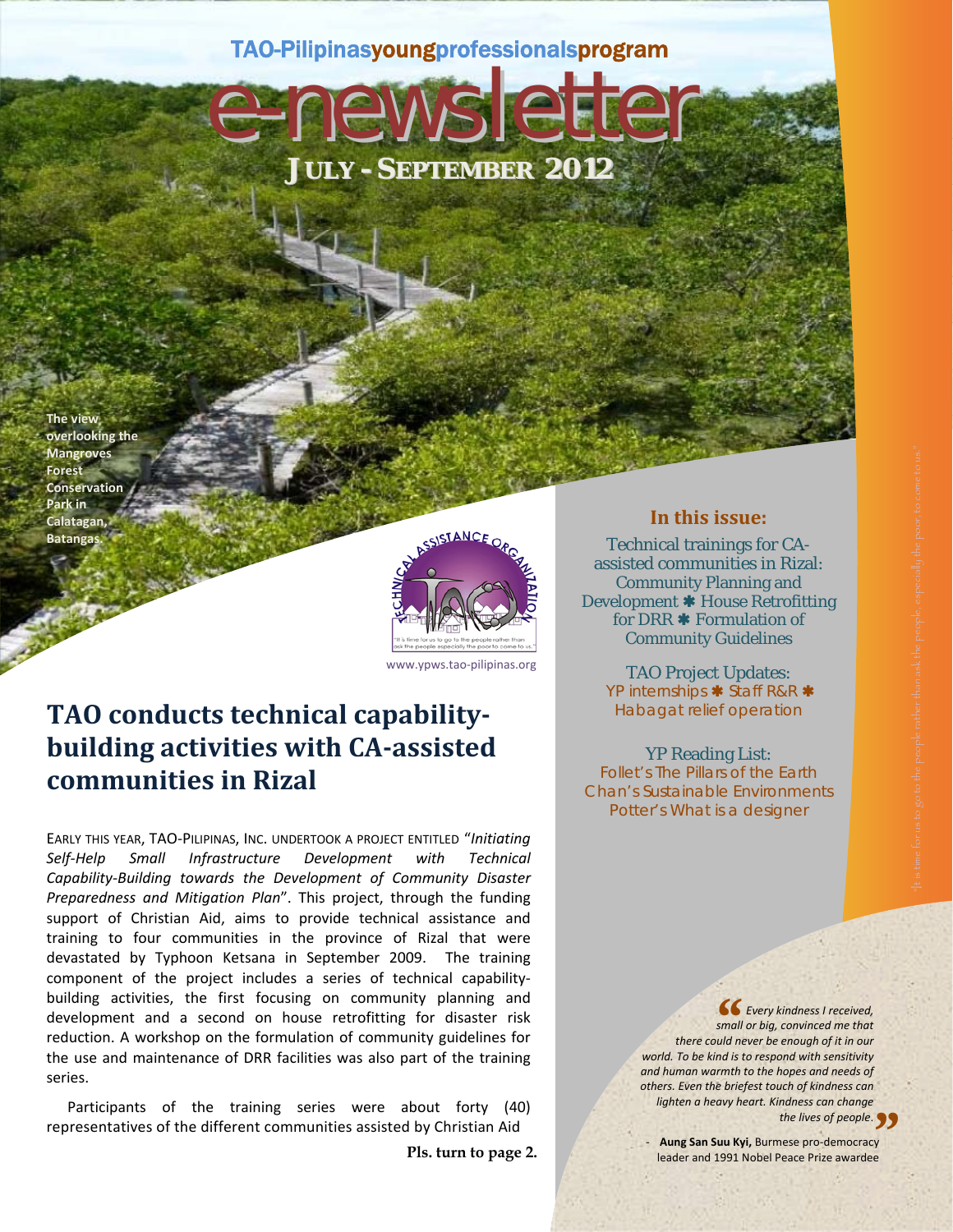# TAO conducts technical trainings... (From page 1)

namely Banaba, San Mateo; Suburban, Rodriguez; Sabah, Rodriguez; and Damayan Floodway, Taytay. Also present were representatives from the following Christian Aid partner organizations: Center for Disaster Preparedness (CDP), Community Organizers Multiversity (COM), and Socio‐Pastoral Institute (SPI).

## **Training on Community Planning and Development**

The first technical capability-building activity in the series that TAO-Pilipinas conducted was the Training on Community Planning and Development (or CPD Training). The 2-day activity was held at the Function Room of The First Villa Cristina Hotel and Resort in Antipolo City on June 20‐21, 2012.

The objectives of the CPD training were for the participants to: 1) understand the technical processes involved in community planning and development; 2) have adequate knowledge of technical standards for social housing and community infrastructure development, particularly Batas Pambansa 220 and other provisions of pertinent building design and construction laws; and 3) be knowledgeable of basic engineering guidelines for site development and construction of community infrastructures such as roadways, drainage and sewerage systems, and water supply lines. Four modules made up the training program and several lectures were presented by the architects and environmental planners from TAO-Pilipinas and engineers from AMH Philippines. The lectures included the following topics and presenters:

- "Technical Professionals and Processes in Community Planning and Development" by Arch. Geraldine Matabang
- "Understanding Technical Plans and Drawings" by Arch. Verna Sarraga
- "Planning and Designing Subdivision Housing Developments" by Arch. Arlene Lusterio
- "Planning and Designing Medium Rise Housing" by Arch. Angelus Sales
- **"Engineering Design of Roads and Drainage Systems" by Engr. Ellen Del** Rosario and Engr. Leandro Olaño Jr.
- "Engineering Design of Sewerage and Water Supply Systems" by Engr. Edsel Edra
- "Disaster‐resilient Community Infrastructures" by Engr. Dius Bernal
- "Basic Guide to Building a House Made of Concrete" by Arch. Faith Varona
- "Alternative Building Materials for Low‐cost Housing" by Arch. Angelus **Sales**

All of the lectures were delivered in Filipino and in layman's terms as the audience were mostly community members and non-technical people. The participants actively took part in the open forum discussions, taking the opportunity to seek technical advice from the architects and engineers present. Many of the community leaders articulated concerns on basic services and infrastructures in their communities and sought technical recommendations to solve their problems. To test their understanding of the technical lectures presented, the participants were given a short group quiz on reading technical plans and drawings. They also joined in simulated



*Participants of the training on community planning and development pose in front of the activity venue in Antipolo, Rizal* 



*Participants listen to lectures and refer to training materials given during the training on community planning and development* 

planning workshops where they were formed into groups to create a site plan and housing design scheme using the planning tools developed by TAO‐Pilipinas.

Upon evaluation of the CPD training, the participants were satisfied with how the training was conducted. It was able to meet their learning expectations which they set at the start of the program and in the community training needs they expressed during the Training Needs Assessment (TNA) conducted early on before the training proper. *(Angel Sales; Ge Matabang)*

### **Training on House Retrofitting**

A month after the CPD Training, TAO-Pilipinas conducted the Training on House Retrofitting on July 25-26, 2012. Two days were also allotted for this training and it was likewise held at the Villa Cristina Resort in Antipolo City. Part of the training is a hands-on demonstration of house retrofitting, with a number of houses in Suburban Phase 1B to be selected as actual demonstration cases.

Two modules were discussed on the first day of the training, namely Introduction to House Retrofitting for Disaster Risk Reduction and Assessment Tools for House Retrofitting. In the first module, the team of engineers from AMH Philippines oriented the participants on the general

#### **Pls. turn to page 3.**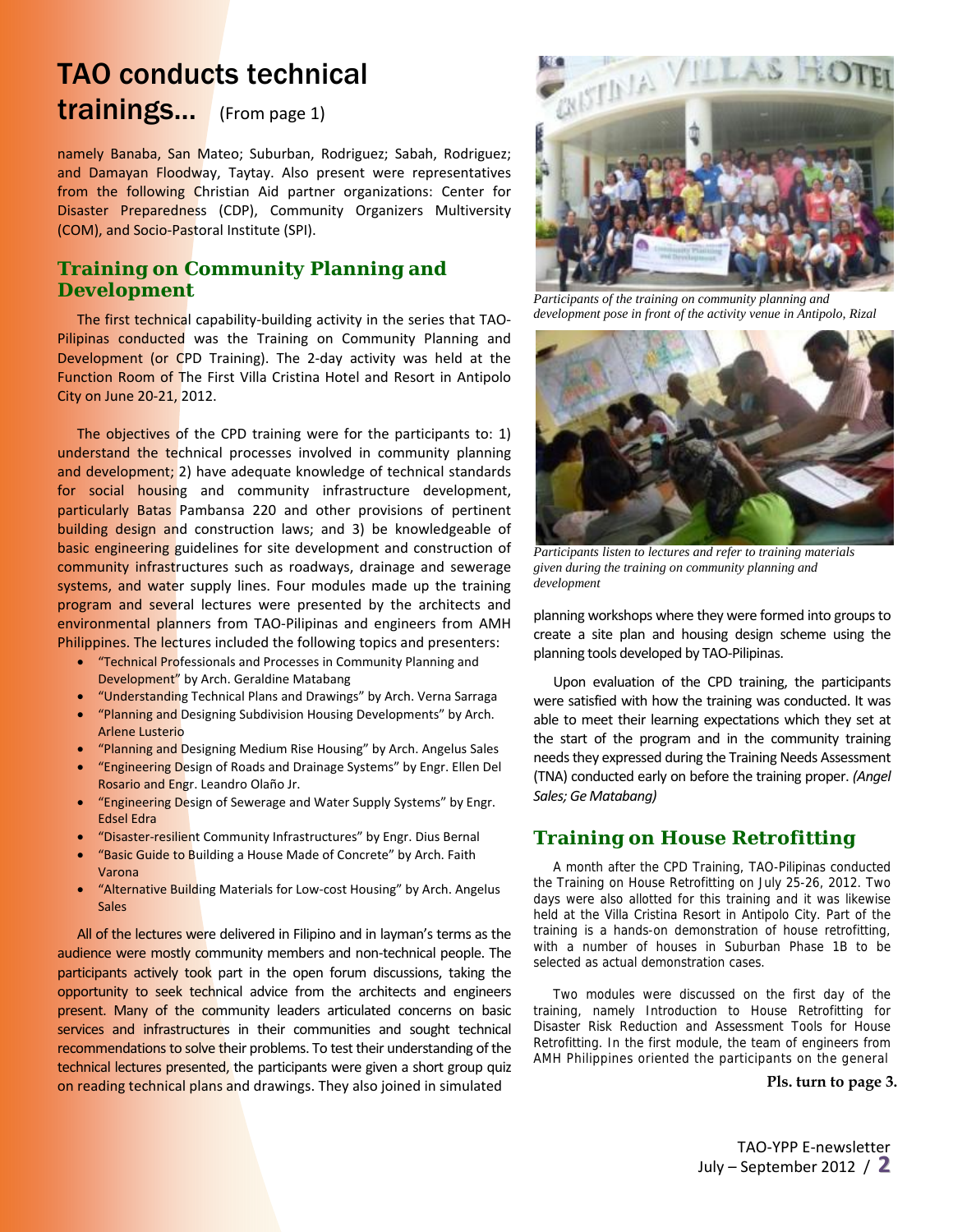### **Training on House Retrofitting** (From page 2)

principles of house retrofitting against earthquakes and rain-induced flooding. Typical local examples of house damage from typhoons, earthquakes and flooding were discussed. Retrofitting measures for earthquake-resistance were shown as well as mitigation methods for flooding. They discussed engineering solutions that can be applied to ensure structure survivability.

In the next module, the resource persons introduced a checklist as a tool for the assessment of houses for retrofitting. The checklist can be used by the participants in evaluating which parts of existing houses need retrofitting for it to be more disasterresilient. Each item on the checklist was explained and participants were taught how to visually inspect the structural condition of a house. In the afternoon session, they were grouped into teams and went to Suburban Phase 1B in Rodriguez, Rizal to inspect a number of houses using the checklist as assessment tool. Each team was assigned to complete the assessment of a house that is a typical one-storey socialized housing unit in Suburban. In selecting which houses will be assessed, five were chosen as possible retrofitting demonstration cases based on a selection criteria established by the Suburban HOA.

On the second day of the training, each team presented the results of their assessment to the AMH engineers. The groups identified various structural defects in the houses they inspected. Many cracks on the walls and floors of houses were noted. Among the hazardous conditions of the houses they observed were the proximity to a fault trace and some houses along the creek were already experiencing settlement in their flooring due to erosion. They also took notice that the houses do not have reinforced columns and beams. The engineers from AMH validated their observations (as they have inspected a number of the houses prior to the training) and corrected a few apparent misunderstanding of structural engineering concepts by the participants.

After the participants reported on their assessment results, the AMH engineers presented their findings of the structural conditions of the houses in Suburban and the appropriate retrofitting measures that may be applied. They noted three structural improvements that may be done to strengthen the houses (without adding another storey to it): installation of reinforced concrete roof beams; installation of lintel / stiffener



*(L) Engineers from AMH Philippines explain retrofitting measures using the scaled model of a typical housing unit in Suburban, Rizal. (R) Training participants conducted an ocular inspection and assessment of houses in Suburban.* 



*Participants gather at the Suburban Covered Court for the assessment of houses* 

beams and stiffener columns on door and window openings; and plastering of cracks on floors (for moderate cracks) or installation of reinforced slab (for floors with settlement). Their recommendations were limited by the small budget allotted for actual retrofitting.

An important clarification was made by the engineers with regards to the retrofitting of houses on fault traces and houses along the creek experiencing soil erosion with floor settlement. For these cases, they considered it useless to retrofit so they did not recommend it since houses should not be constructed very near fault traces and in the other case, soil erosion along the creek should be addressed first. Only three houses were given recommendation to be retrofitted with the understanding that the retrofitting measures do not guarantee that the house will not be damaged in the event of a strong earthquake in the area.

At the end of the 2-day training, the organizers and participants made arrangements on the schedule and preparations needed for the conduct of the third module of the training which is the hands-on demonstration or actual retrofitting works in the three houses selected. Training participants with construction skills were noted as well as the construction tools that they volunteered to lend for the retrofitting. The hands-on demonstration was set on August 10, 2012. (Ge Matabang)

### **Workshop on Formulation of Community Guidelines**

On August 4, 2012 the training participants were again gathered this time at the PHALTRA Conference Room in Quezon City to undergo a workshop on formulation of community guidelines. This activity entitled "Workshop on Formulation of Guidelines for the Use and Development of Community Structures for DRR" annexes the 2-part training activities conducted by TAO-Pilipinas. The workshop aims to provide the training participants with capability to formulate appropriate rules and guidelines for the use of community facilities for disaster risk reduction (DRR). It is also intended to initiate the formulation of draft guidelines specifically for community structures that will be built under the Christian Aid Post-Ketsana Rehabilitation Program. Among the DRR facilities planned under the program are the following:

- Evacuation-Livelihood Center in Banaba, San Mateo;
- Multi-Purpose Hall and improvements in the existing Covered Court (as Temporary Evacuation Facility) in Suburban, Rodriguez;
- Improvements in San Jose Elem. School (as Evacuation Center) in Sabah, Rodriguez; and
- Disaster-Resilient Model House (also as Multi-Purpose Facility) in Floodway, Taytay, Rizal.

**Pls. turn to page 4.**

TAO‐YPP E‐newsletter July – September <sup>2012</sup> / **3**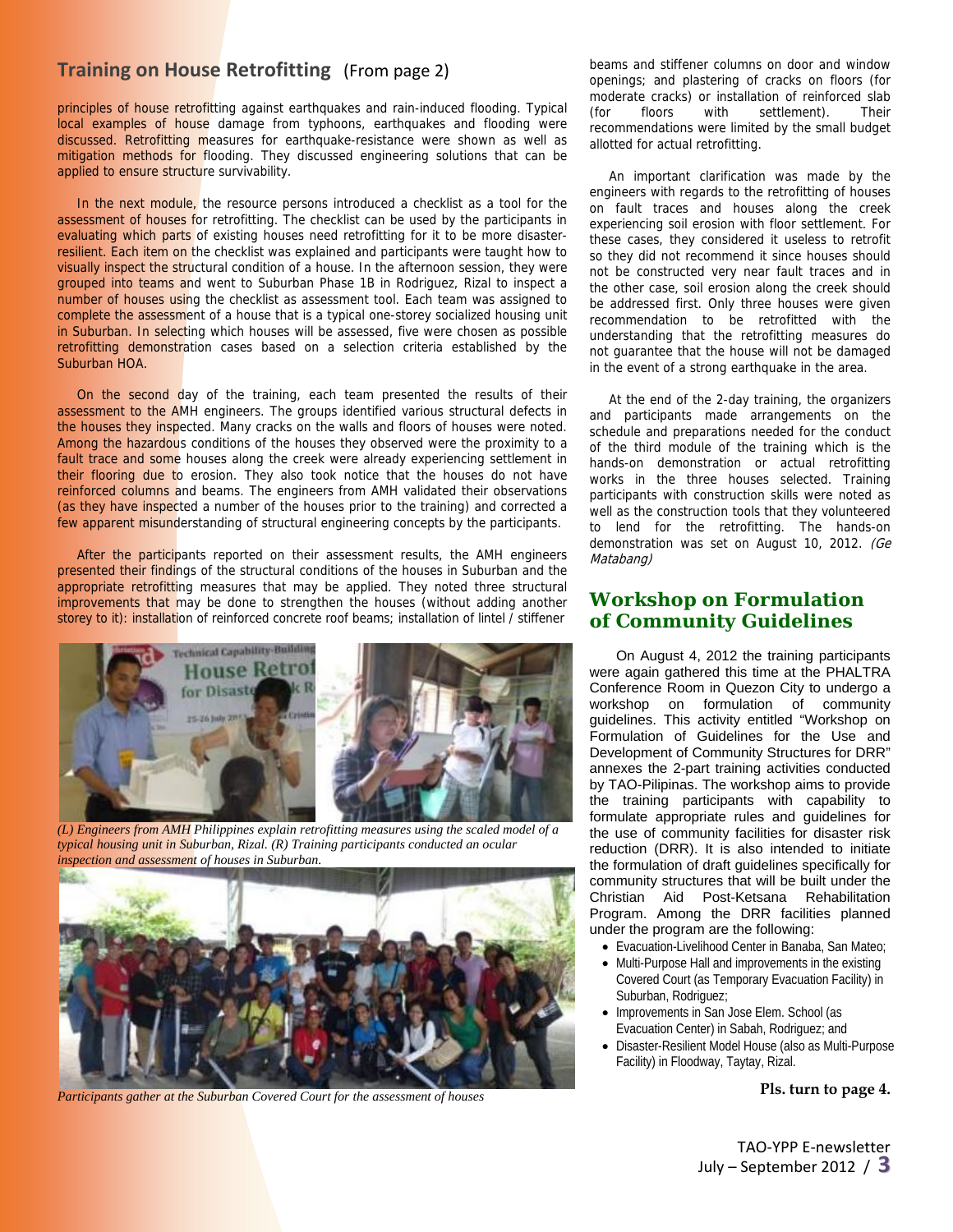### **Workshop on Community Guidelines** (From page 3)

TAO-Pilipinas gave a presentation for the participants to understand the rationale and importance of developing community guidelines for structure use and maintenance. They were also oriented on the process or steps in formulating the community guidelines and a guide/template which they can use was explained to them. The template was a set of guide questions organized according to themes. These included themes on Site Maintenance and Improvement; Use of Facility; and Infrastructure/Building Structure Utilities and Services. Also tackled in the template are the rationale and context for imposing guidelines and the proposed sanctions/penalties for noncompliance.

The participants were then grouped according to their communities and had two focus group discussions. In the first FGD, they were given role-playing situations that involved conflicts in the use of community facilities. They role-played a cast of characters and showed how such conflicts may be resolved in the community while underscoring the importance of setting guidelines in the use of community facilities. In the second FGD, the groups were tasked to draft a preliminary set of guidelines for the DRR facilities planned in their communities using the template that was explained to them. Because of time constraint the groups were asked to just prioritize five to seven themes in the guide questions.

As each group presented the preliminary guidelines they drafted, TAO-Pilipinas facilitators looked at the factors they took into consideration in formulating the rules and highlighted other issues they may have not considered in their proposed guidelines. The groups likewise shared community experiences in evacuating during emergencies and organizing evacuees. These gave the participants ideas on how to even out some of the problem areas in their proposed guidelines.

The workshop output by the participants shall serve as an initial draft that will have to be completed and finalized in consultation with the community. *(Ge Matabang)*

### **Hands-On Demonstration of House Retrofitting**

After being postponed twice because of the strong *habagat* (southwest monsoon) winds during the second week of August, the third module of the Training on House Retrofitting was finally held on August 25, 2012. This final module of the training involved a hands-on demonstration of actual retrofitting works in Suburban Phase 1B, Rodriguez Rizal. Prior to the August 25 activity, preparations were already made by TAO-Pilipinas and the Suburban HOA to talk with the three homeowners whose houses will be retrofitted and to canvass and purchase the materials needed for the retrofitting. The three retrofitting beneficiaries selected were Mr. Pedro Panes of Block 15 Lot 110, Ms. Marites Aguilar of Block 15 Lot 22, and Mr. David Gahera of Block 4 Lot 21.

The training participants were divided into three groups, making sure that each group had members with construction skills. Some skilled relatives of the beneficiaries also helped in



*Participants, grouped according to community, discuss and draft guidelines for proposed community DRR facilities* 

the construction work and additional skilled workers were hired to finish the retrofitting within three days. Engineers from AMH Philippines who recommended the retrofitting measures were on hand to give instructions to the groups. Retrofitting works done included plastering of cracks on walls and floors; removal of existing floor and replacement with reinforced slab; and installation of a stabilizing wall in one house.

At the end of the day, the training participants reconvened at the Suburban Covered Court. Certificates of participation were given to those who were able to complete the training. Skilled workers hired by the HOA along with the beneficiaries' family members were tasked to complete the remaining construction works. TAO staff returned to the site on August 29 to document the completed retrofitting works in the three houses. *(Ge Matabang)*



 *Engineers from AMH give instructions to the construction teams in the actual retrofitting of three houses in Suburban* 



*Prior to doing the actual retrofitting works, participants are shown mockups of parts of the house that will be retrofitted.*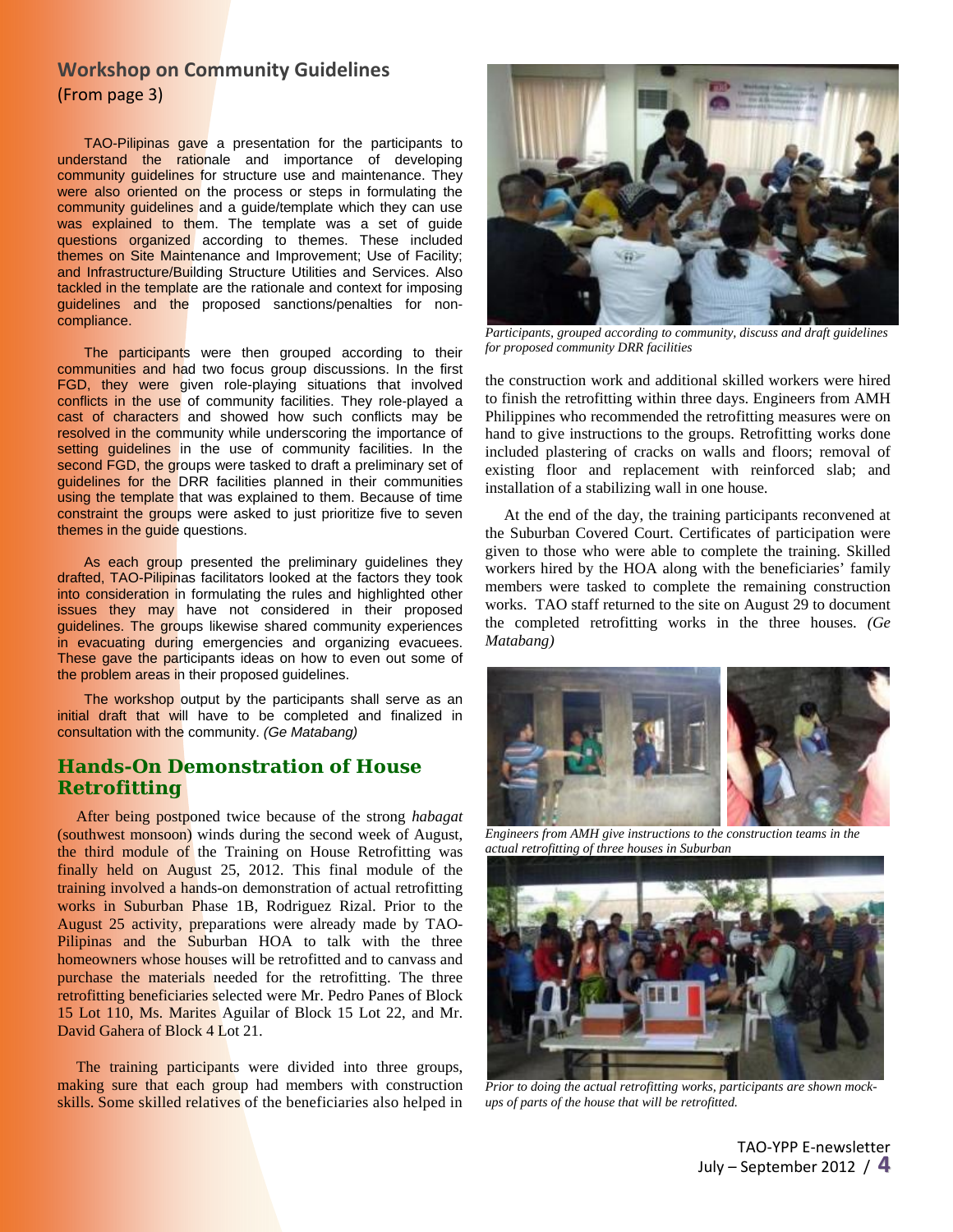### **TAO Project Updates**

## **Eleven complete YP summer internship**

ELEVEN INTERNS -- A MIX OF ARCHITECture, civil engineering and environmental planning students ‐‐ presented their internship outputs as TAO‐Pilipinas concluded its YP Summer Internship Program for 2012. The summer interns' culminating activity was held at the



College of Architecture, UP‐Diliman campus on May 29, 2012. A simple graduation ceremony was also held at the end of their presentations.

The summer internship program is implemented by TAO‐Pilipinas as a second‐stage learning process for participants of the YP Workshop on Social Housing. Interns are tasked to assist TAO project teams in office work and field work activities while exploring the relationship between technical assistance and community development. For this year's program, the interns were involved in several projects including the Masagana Resettlement Project; Design and Drafting of 5 Houses for SAPSPA; Retrofitting of Community Infrastructures in Pulo, Navotas; Small Infrastructures Development in Ketsana‐affected Communities; Development of Tools for Community Planning Workshops; and Drafting and Design of Model Houses.



Among those who completed the internship were Melody Sonsona (TIP‐Engg), Jessabel Saria (PUP‐Arch), Alver Remolar (UP‐Arch), Glenn Matre (PUP‐Arch), Cris Mabato (PUP‐Arch), Hazel Lapastora (UP‐Arch), Sarah Chavez (Miriam‐Envtal Planning), Mharren Castro (UP‐ Arch), Cristina Belen (PUP‐Arch), Russell Amada (UE‐Engg), and Mark Alarcon (UE‐Engg).

At the culminating activity, TAO architects were joined by Dean Ted Inocencio of PUP‐CAFA in giving feedback and reviewing the interns' outputs. Apart from the technical outputs, the interns also presented their personal reflections and the most important challenges and lessons from their internship experience at TAO. *(Ge Matabang)*

## **TAO staff visit mangrove forest conservation project in Batangas**

STAFF R&R AT TAO-PILIPINAS IS NEVER WITHOUT ITS educational component. That maxim was proven true once more as this year's summer R&R for TAO staff in the beach towns of Calatagan, Batangas was also an opportunity to visit the Calatagan Mangroves Forest Conservation Park. Referred to locally as "Ang Pulo" (The Island), the marine‐ protected sanctuary is managed by the people's organization PALITAKAN with technical support from the local government and non‐government organizations.

The TAO group's visit to Ang Pulo on May 22, 2012 was facilitated by Jessie Delos Reyes of Conserve and Protect Oceans Foundation. Local tour guides from the people's organization provided a brief history of the park that is now home to about 20 species of mangroves as well as a variety of fishes. Pride for the local project is apparent as the locals attest to the actual benefits mangroves conservation has provided them such as protection from storm surges and flooding and abundant marine life. The TAO group was in turn impressed by their initiative and efforts to conserve the mangrove areas and was inspired by the natural beauty of the area. The visit roused a wish for the remaining mangrove areas in Metro Manila (especially in Navotas) to be similarly protected and propagated. *(Ge Matabang)*

> TAO‐YPP E‐newsletter July – September <sup>2012</sup> / **5**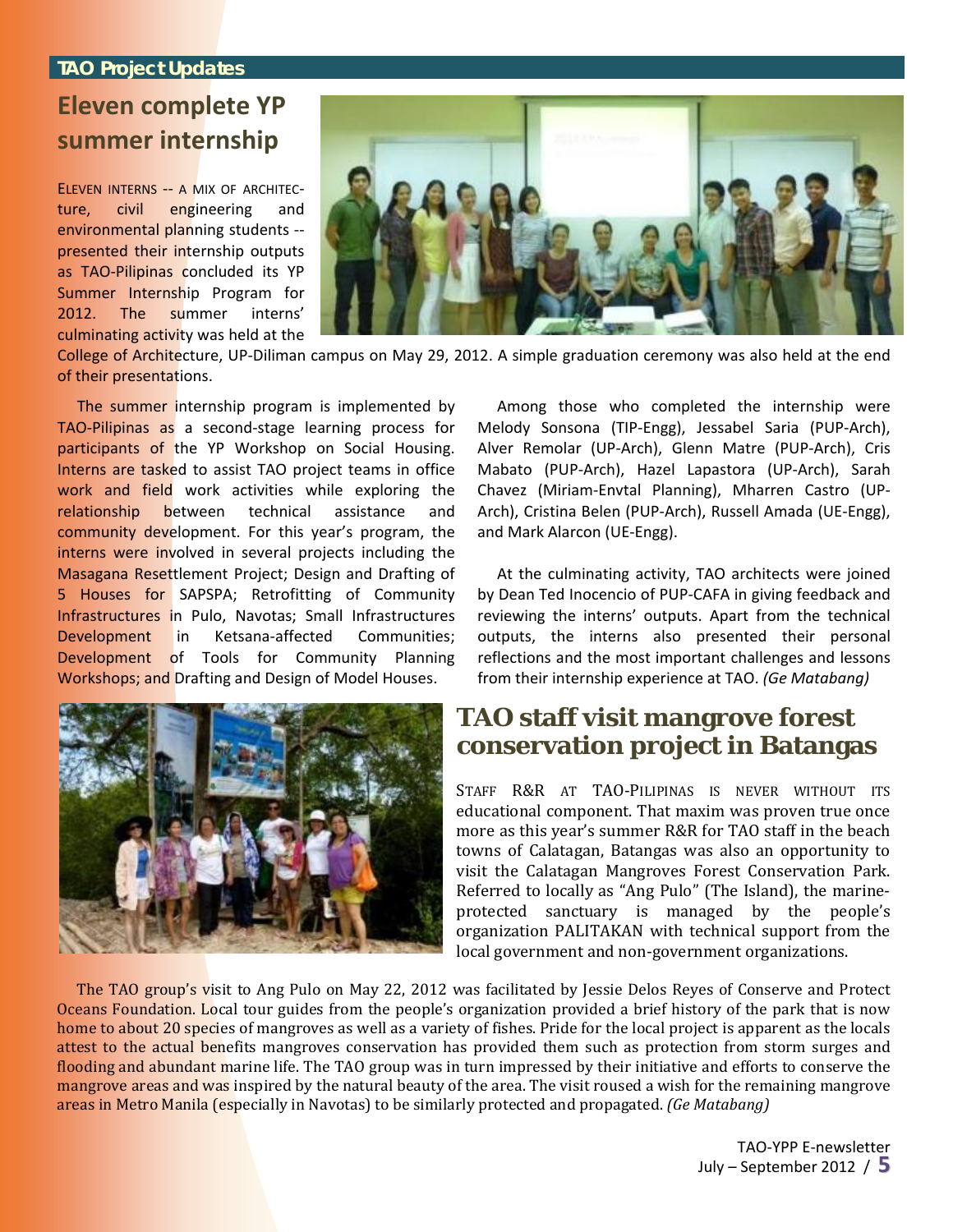# **Habagat relief operation by TAO**

THE INTENSE FLOODING BROUGHT ABOUT BY HABAGAT (SOUTHWEST monsoon) occurred last August 7 and 8 when almost all of Luzon was underwater again. TAO-Pilipinas sent text messages to all its community partners in vulnerable areas asking about their situation, if people have to evacuate, how many are affected, sick, lost/destroyed their homes, how many families were affected and what kind of support is needed. Responses through SMS were received from community partners with detailed number of families affected, sickness and age groups affected. No house was reported destroyed. Some did not leave their house during the floods and those who evacuated returned the day after.

The most vulnerable partner community in Sitio Pulo, experienced extremely high waters of about 2m and decided to move their houses away from the coast through bayanihan the week before the habagat floods. So that during habagat, they reported no sickness, no destroyed houses but requested food relief because many of their fishermen members were not able to go to sea.

Masagana, another very vulnerable community in the middle of fishponds, fortunately moved to Angat, Bulacan in Mid-July. Some members who were left in Navotas and Malabon were however not spared by the floods. Even those in Angat who were not flooded, were not able to go to work during the week of the intense flood because they still sell in Malabon and Navotas area.

The data gathered from community partners were consolidated by TAO and was included in the call for help posted in the TAO website and the data submitted to Philippine Misereor Partnership Inc. (PMPI). Some friends responded with donations of old clothes and cash.

The number of families affected totalled 245 and with the amount received from PMPI and other donations, TAO decided to undertake a quick response. Relief food packs were purchased to cover the total number of families needing support. Purchase and packing was done in one day and a half and distribution was done in the afternoon until evening of the second day. Confirmation of schedule was made with key leaders. Based on their submitted number of affected families, relief packs were allocated per community. The relief goods were distributed on August 16, 2012. *(Arlene Lusterio)*



*Relief items were purchased and packed and then distributed to 245 affected families in TAO‐assisted communities in Navotas and Malabon.*